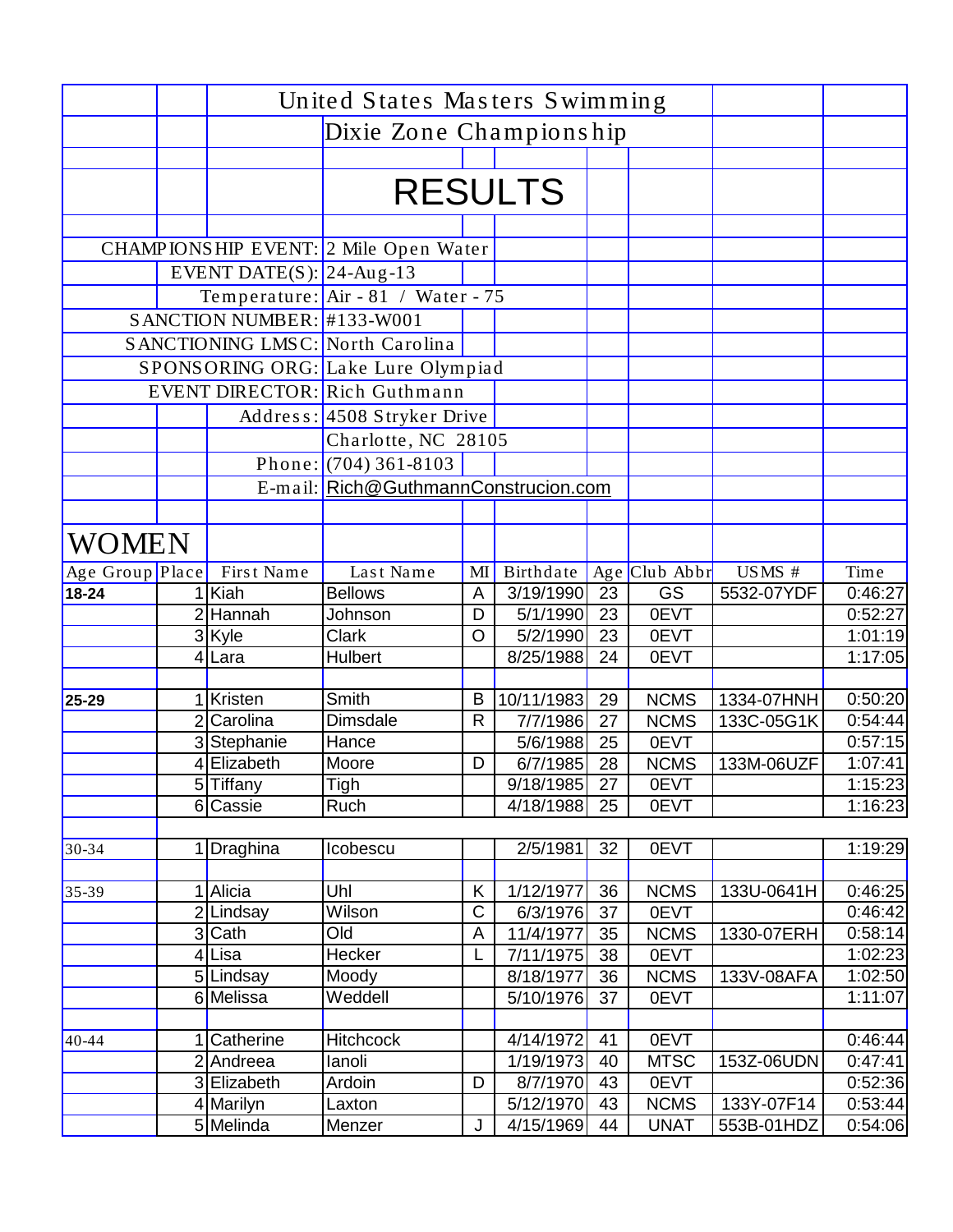|                 |                | 6 Heather           | Fisher            |                | 11/29/1972             | 40 | <b>NCMS</b>            | 133G-0247Z | 0:58:57 |
|-----------------|----------------|---------------------|-------------------|----------------|------------------------|----|------------------------|------------|---------|
|                 |                | 7 Sharilyn          | Strain            |                | 9/24/1969              | 43 | <b>NCMS</b>            | 133B-081XZ | 1:06:05 |
|                 |                | 8 Laura             | Willis            |                | 8/3/1971               | 42 | 0EVT                   |            | 1:08:27 |
|                 |                |                     |                   |                |                        |    |                        |            |         |
| 45-49           |                | Kiran               | Harrill           | $\mathsf{C}$   | $\frac{4}{2}$ /1966    | 47 | <b>NCMS</b>            | 1331-0734T | 0:51:16 |
|                 |                | 2Leslie             | <b>Scott</b>      |                | 11/24/1964             | 48 | GS                     | 553C-03AU8 | 0:56:52 |
|                 |                | $3$ Sara            | <b>Bopp</b>       |                | 3/24/1964              | 49 | $\overline{\text{GS}}$ | 5530-07KKG | 1:01:39 |
|                 |                | 4Tracey             | Johnson           |                | 9/20/1966              | 46 | 0EVT                   |            | 1:04:26 |
|                 |                | 5 Michelle          | Crook             | A              | 4/30/1967              | 46 | <b>FACT</b>            | 143G-06R4T | 1:05:09 |
|                 |                | 6Shandra            | Whitt             |                | 3/15/1967              | 46 | 0EVT                   |            | 1:05:24 |
|                 |                | Jennifer            | Munro             |                | 3/6/1967               | 46 | 0EVT                   |            | 1:06:27 |
|                 |                | 8 Adrienne          | Kramer            |                | 12/18/1965             | 47 | <b>NCMS</b>            | 133W-0231Y | 1:09:22 |
|                 |                | 9Jane               | Bynon             | M              | 9/11/1967              | 45 | <b>NCMS</b>            | 133Z-07K6N | 1:10:33 |
|                 |                | 10 Carolyn          | Ogburn            |                | 2/20/1968              | 45 | 0EVT                   |            | 1:11:03 |
|                 |                | 11 Caroline         | Duncan            |                | 9/24/1963              | 49 | 0EVT                   |            | 1:13:16 |
|                 |                | $\overline{12}$ Deb | <b>Mills</b>      | Q              | 12/14/1964             | 48 | 0EVT                   |            | 1:18:52 |
|                 |                |                     |                   |                |                        |    |                        |            |         |
| 50-54           |                | 1 Kathy             | Hart              |                | 2/13/1963              | 50 | 0EVT                   |            | 0:55:36 |
|                 |                | 2 Suzie             | Hosman            |                | 8/14/1962              | 51 | <b>NCMS</b>            | 133T-084AZ | 0:55:52 |
|                 |                | 3Janice             | Hebel             | A              | 6/3/1959               | 54 | <b>GS</b>              | 553Y-01H9V | 0:56:10 |
|                 |                | 4Lisa               | <b>Clark</b>      | D              | 8/18/1962              | 51 | <b>NCMS</b>            | 133F-07JFM | 0:56:52 |
|                 |                | 5 Cynthia           | Long              | M              | 6/23/1963              | 50 | <b>COLM</b>            | 553H-01H3J | 1:05:33 |
|                 |                | 6 Amanda            | <b>Burts</b>      |                | 8/30/1961              | 52 | <b>UNAT</b>            | 1333-05H29 | 1:11:13 |
|                 | $\overline{7}$ | Lisa                | Powell            |                | 12/12/1961             | 51 | 0EVT                   |            | 1:12:49 |
|                 |                | 8Di                 | Gottlieb          | L              | 5/6/1961               | 52 | <b>OEVT</b>            |            | 1:22:45 |
|                 |                | 9Kay                | Odell             |                | 10/25/1962             | 50 | 0EVT                   |            | 1:27:14 |
|                 |                |                     |                   |                |                        |    |                        |            |         |
| 55-59           |                | $1$ Jill            | Vanderfleet-Scott | $\overline{A}$ | 11/26/1954             | 58 | <b>NCMS</b>            | 133V-03FHJ | 0:52:14 |
|                 |                | 2 Beverly           | Amick             | $\circ$        | 8/1/1954               | 59 | <b>NCMS</b>            | 133S-023CW | 0:52:19 |
|                 |                | 3 Miriam            | Vannoy            |                | 5/23/1958              | 55 | 0EVT                   |            | 0:54:55 |
|                 |                | 4 Debbie            | Wilson            | $\mathsf{R}$   | 1/30/1954              | 59 | <b>NCMS</b>            | 1337-02318 | 0:56:43 |
|                 |                | 5 Melissa           | Nelson            |                | 5/18/1957              | 56 | 0EVT                   |            | 1:02:50 |
|                 |                | 6 Deb               | Ruebel            |                | 9/16/1956              | 56 | <b>NCMS</b>            | 133Y-05YBX | 1:13:28 |
|                 |                | 7Laura              | Richardson        | A              | 1/15/1955              | 58 | <b>BMST</b>            | 553R-01HA2 | 1:30:20 |
|                 |                |                     |                   |                |                        |    |                        |            |         |
| 60-64           |                | Cheryl              | Murray            | A              | $\overline{5}/11/1952$ | 61 | <b>NCMS</b>            | 1332-01GYG | 0:50:07 |
|                 |                | 2Lynn               | <b>Basler</b>     | M              | 3/19/1953              | 60 | <b>NCMS</b>            | 133C-06SJD | 0:59:45 |
|                 |                |                     |                   |                |                        |    |                        |            |         |
| Men             |                |                     |                   |                |                        |    |                        |            |         |
| Age group Place |                | First Name          | Last Name         | MI             | Birthdate              |    | Age Club Abbr          | USMS#      | Time    |
| 18-24           |                | Michael             | Mauhar            | A              | 8/23/1990              | 23 | GS                     | 5536-08983 | 0:50:59 |
|                 |                | $2$ Ryan            | Johnson           |                | 5/28/1990              | 23 | 0EVT                   |            | 1:08:35 |
|                 |                |                     |                   |                |                        |    |                        |            |         |
| 25-29           |                | 1 Kevin             | Happ              | R              | 6/17/1988              | 25 | <b>NCMS</b>            | 133Z-07RX6 | 0:52:48 |
|                 |                |                     |                   |                |                        |    |                        |            |         |
| 30-34           |                | 1 Nat               | <b>Hawkins</b>    |                | 12/25/1978             | 34 | <b>NCMS</b>            | 133E-06J7B | 0:50:36 |
|                 |                | 2 Sonny             | Nguyen            |                | 9/25/1979              | 33 | <b>MESC</b>            | 023S-035EN | 1:30:11 |
|                 |                |                     |                   |                |                        |    |                        |            |         |
| $35-39$         |                | 1 Filippo           | Porco             | M              | 8/9/1977               | 36 | <b>NCMS</b>            | 133Y-023HB | 0:50:07 |
|                 |                |                     |                   |                |                        |    |                        |            |         |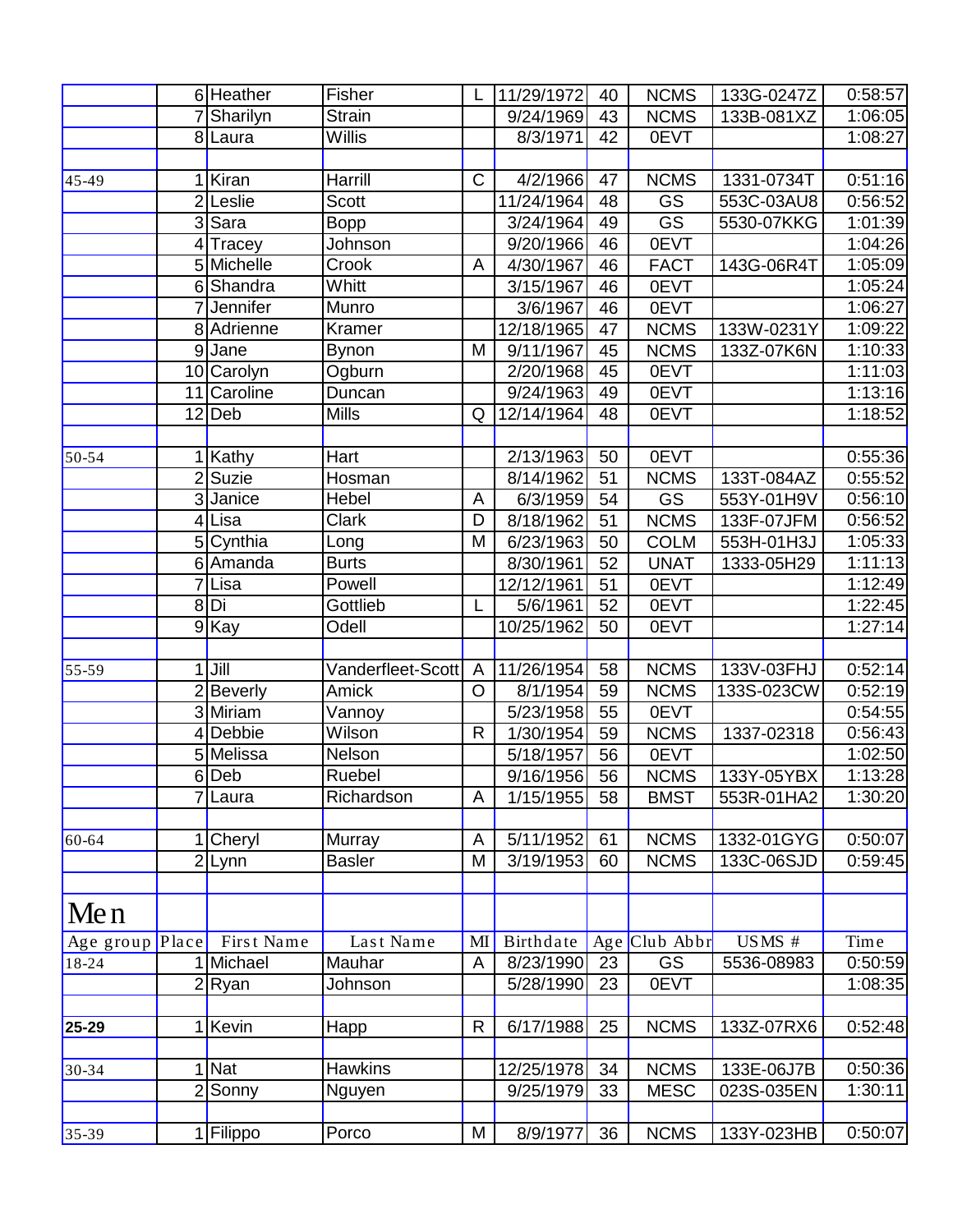|           |                | $\overline{2}$ John | Cockrum         |                       | 12/3/1973              | 39 | <b>NCMS</b> | 1339-07PYT | 1:09:23 |
|-----------|----------------|---------------------|-----------------|-----------------------|------------------------|----|-------------|------------|---------|
|           |                |                     |                 |                       |                        |    |             |            |         |
| 40-44     |                | 1 Rick              | <b>Dhillon</b>  |                       | 1/22/1971              | 42 | 0EVT        |            | 0:46:34 |
|           | $\overline{2}$ | Robert              | VanGraafeiland  |                       | $\frac{4}{15/1972}$    | 41 | 0EVT        |            | 0:46:35 |
|           |                | 3 Sean              | Weddell         |                       | $\frac{1}{9}{21}/1969$ | 43 | 0EVT        |            | 0:51:00 |
|           | 4              | Cosmo               | Smith           |                       | 9/23/1970              | 42 | <b>NCMS</b> | 133Z-07YF1 | 0:51:18 |
|           |                | 5 George            | Adcock          | E                     | 8/21/1971              | 42 | <b>NCMS</b> | 1333-0714D | 0:53:22 |
|           |                | 6Dan                | Schutt          |                       | 8/5/1972               | 41 | 0EVT        |            | 0:54:22 |
| $45 - 49$ |                | 1 Andrew            | Pulsifer        |                       | 3/27/1966              | 47 | <b>NCMS</b> | 133E-02HYC | 0:44:04 |
|           |                | 2Kevin              | Treu            |                       | 9/13/1963              | 49 | 0EVT        |            | 0:53:22 |
|           |                | $\overline{3}$ Andy | <b>Clark</b>    |                       | 8/20/1968              | 45 | <b>NCMS</b> | 1330-022XY | 0:56:11 |
|           |                | 4 Earl              | Anderson        | Ē                     | 8/19/1964              | 49 | <b>NCMS</b> | 133P-002R7 | 0:56:26 |
|           |                | 5 Bobby             | Nachman         | $\mathsf{R}$          | 2/27/1964              | 49 | 0EVT        |            | 1:03:04 |
|           |                | 6 <sup>Sam</sup>    | <b>Brown</b>    | $\overline{S}$        | 8/17/1964              | 49 | 0EVT        |            | 1:03:48 |
|           |                | 7 John              | <b>Boyle</b>    | $\overline{\text{C}}$ | 1/10/1964              | 49 | 0EVT        |            | 1:05:20 |
|           |                | 8Brent              | Cawn            |                       | 7/10/1968              | 45 | 0EVT        |            | 1:07:40 |
|           |                | 9 Christopher       | <b>Hunt</b>     |                       | 10/1/1963              | 49 | <b>NCMS</b> | 133Y-084YW | 1:10:56 |
|           |                | 10 Klaus            | <b>Pless</b>    | D                     | 11/18/1967             | 45 | GS          | 5537-07X82 | 1:15:45 |
|           | 11             | Tom                 | <b>Bzotte</b>   |                       | 9/10/1963              | 49 | 0EVT        |            | 1:35:08 |
| $50 - 54$ |                | Larry               | Hartley         | S                     | 1/5/1960               | 53 | <b>NCMS</b> | 133X-0240A | 0:46:36 |
|           |                | 2Gene               | Kennedy         |                       | 10/2/1959              | 53 | <b>NEM</b>  | 023N-034JC | 0:50:23 |
|           |                | $3$ John            | <b>Bagot</b>    | J                     | 4/26/1962              | 51 | <b>UNAT</b> | 133V-0719V | 0:51:10 |
|           |                | 4 Dwight            | Davis           |                       | 3/7/1959               | 54 | 0EVT        |            | 0:53:07 |
|           |                | 5 Gregory           | Cook            | B                     | 6/5/1962               | 51 | <b>NCMS</b> | 133S-05R21 | 0:53:24 |
|           |                | $6$ Tom             | <b>Turpin</b>   | A                     | 6/21/1961              | 52 | <b>NCMS</b> | 133R-05EJB | 0:54:22 |
|           |                | $7$ Jeff            | Weller          |                       | 1/12/1960              | 53 | <b>NCMS</b> | 133G-022XN | 0:54:32 |
|           |                | 8 Doug              | Lennon          |                       | 4/22/1961              | 52 | <b>CASC</b> | 553K-01HBR | 0:58:08 |
|           |                | 9 Chris             | Washburn        | H                     | 3/31/1963              | 50 | 0EVT        |            | 0:59:02 |
|           |                | 10 Kevin            | Clark           | $\mathsf{R}$          | 1/24/1961              | 52 | 0EVT        |            | 1:01:25 |
|           |                | 11 Tyler            | <b>Scott</b>    | A                     | 1/5/1963               | 50 | <b>GS</b>   | 553B-07WXC | 1:04:11 |
|           |                | 12 Robert           | Adams           | D                     | 2/21/1960              | 53 | <b>NCMS</b> | 133U-04X8Y | 1:05:37 |
|           |                | $13$ Ottt           | Jones           |                       | 7/26/1963              | 50 | 0EVT        |            | 1:06:54 |
|           |                | 14 Eric             | Vetack          | J                     | 1/4/1963               | 50 | 0EVT        |            | 1:07:58 |
|           |                | $15$ Ted            | Coyle           |                       | 2/28/1961              | 52 | DC          | 383Z-06P29 | 1:16:28 |
|           |                | 16 Mike             | Boone           | M                     | 3/4/1960               | 53 | <b>NCMS</b> | 133X-088VN | 1:19:22 |
| $55 - 59$ |                | 1 David             | Berting         | A                     | 5/15/1956              | 57 | <b>NCMS</b> | 133Z-02490 | 0:48:44 |
|           |                | 2 James             | Cottam          | A                     | 11/2/1956              | 56 | <b>NCMS</b> | 133S-022YZ | 0:49:05 |
|           |                | 3 Todd              | <b>Dimsdale</b> | A                     | 6/13/1957              | 56 | <b>NCMS</b> | 133U-023EC | 0:50:38 |
|           |                | 4 William           | Jencius         | B                     | 8/9/1958               | 55 | <b>GAJA</b> | 453E-06KW3 | 0:50:43 |
|           |                | 5 Jonathan          | Washburn        | W                     | 9/22/1957              | 55 | <b>NCMS</b> | 133N-008DT | 0:50:58 |
|           |                | 6 Holt              | Andrews         |                       | 2/1/1958               | 55 | GS          | 5534-08D6Y | 0:54:34 |
|           |                | 7Wesley             | Spratt          | D                     | 4/24/1956              | 57 | <b>CASC</b> | 5530-01H9H | 0:58:45 |
|           |                | 8 Steven            | Henson          |                       | 3/1/1954               | 59 | <b>NCMS</b> | 133E-02486 | 0:59:23 |
|           |                | 9 Jon               | <b>Bellows</b>  |                       | 2/26/1958              | 55 | <b>NCMS</b> | 133H-07X7U | 1:00:05 |
|           |                | 10 Kenet            | Adamson         | M                     | 5/2/1958               | 55 | <b>NCMS</b> | 1336-023H7 | 1:02:41 |
|           |                | 11 William          | Boyle           | E                     | 7/3/1955               | 58 | <b>UNAT</b> | 123U-07J5V | 1:03:31 |
|           |                |                     |                 |                       |                        |    |             |            |         |